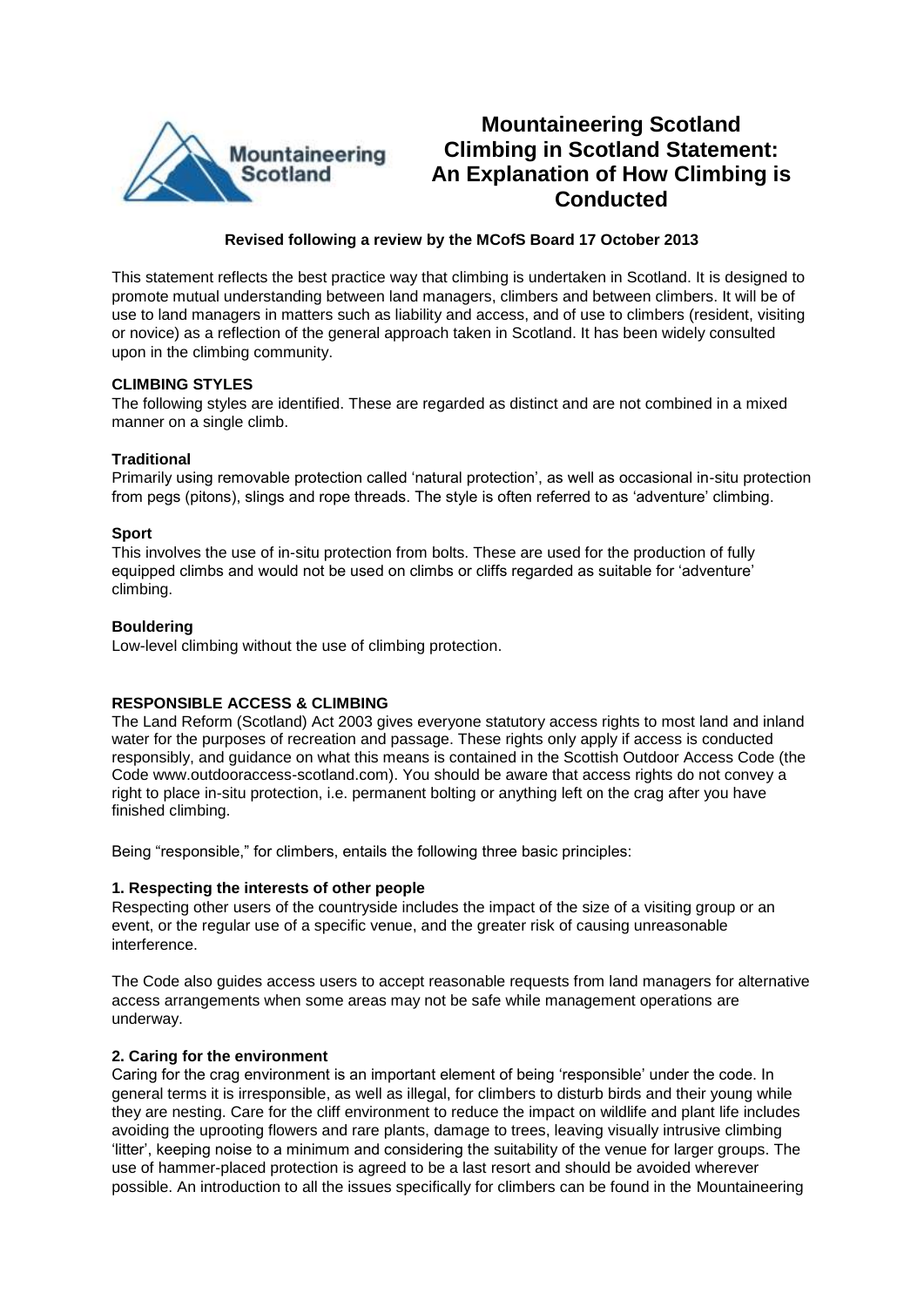Scotland Minimal Impact Mountaineering Advice and more specific information in other guidance available on [www.mcofs.org.uk/access-and-conservation.asp.](http://www.mcofs.org.uk/access-and-conservation.asp)

## **3. Take responsibility for your own actions**

Climbers need to be aware of the legal principle "volenti non fit injuria" which means climbers taking access will generally be held to have accepted any obvious risks which are inherent in climbing, whether that is the soundness of the rock, condition of fixed or their own equipment etc. It is also a climber's responsibility to assess their actions for the impact they will have on other people's interests and the environment.

## **PERSONAL RESPONSIBILITY**

For all styles and disciplines of climbing, it is the ethic of the sport that all climbers take responsibility for their own actions. The Mountaineering Scotland Participation Statement makes this clear: *"Mountaineering Scotland recognises that climbing and mountaineering are activities with a danger of personal injury or death. Participants in these activities should be aware of and accept these risks and be responsible for their own actions and involvement"*

### **Participation and Development**

The development of all styles of climb is conducted by climbers themselves. It is not organised, regulated or governed. Mountaineering Scotland is not a governing body in this respect, but endeavours to represent climbers' views.

## **Participation and Documentation of Climbs**

Climbing venues and climbs are documented by individual climbers (on the internet and in guidebooks). This is unregulated and the quality of the information is taken on trust by those who use it. This is undertaken on the full understanding that any description of a climb is for guidance only. Information regarding changes to climbs is updated in guidebooks and the internet by individuals, on an ad hoc basis.

## **Participation and Personal Risk Assessment**

The Mountaineering Scotland Participation Statement relates to both those 'developing' new climbs and those 'repeating' climbs. Climbers should make their own assessment of the quality of any protection they use, both personal (climbing 'gear') and in-situ (protection left in the crag including pegs, slings and bolts). It is up to the individual to assess whether such protection is suitable to take a fall or be used in any way. This is part of the risk assessment required by individuals to participate as safely as they wish to.

### **Liability**

Climbers cannot undertake the activity, understanding the risk and their responsibility then hold any other person liable for damages (including other climbers, first ascensionists / climb developers, guidebook authors and publishers, landowners and land managers etc.).

# **Self Regulation**

Safety in climbing is a self-assessing and self-regulating system – natural environments, in-situ protection, protection opportunities and rock quality, as well as grade of difficulty of climb may change over time and so cannot be 'governed' by regulation, and cannot be maintained to a particular standard. The placement of bolts to produce sport climbs is also unregulated although Mountaineering Scotland recommends that they are placed in accordance with the manufacturer's recommendations. The quality of in situ bolts on a sport climb can therefore be as variable as other forms of in situ protection.

### **Protection Replacement**

Local climbers (or the first ascensionists) endeavour on an ad-hoc basis to replace in-situ 'traditional' protection (pegs, nuts, slings and threads) when they degrade, but often pegs and nuts cannot be replaced. The natural progression towards a 'pure ascent' of a climb without older in-situ protection is a recommended ethic in adventure climbing. Mountaineering Scotland encourages voluntary 'Adopta-Crag' initiatives to help with this issue.